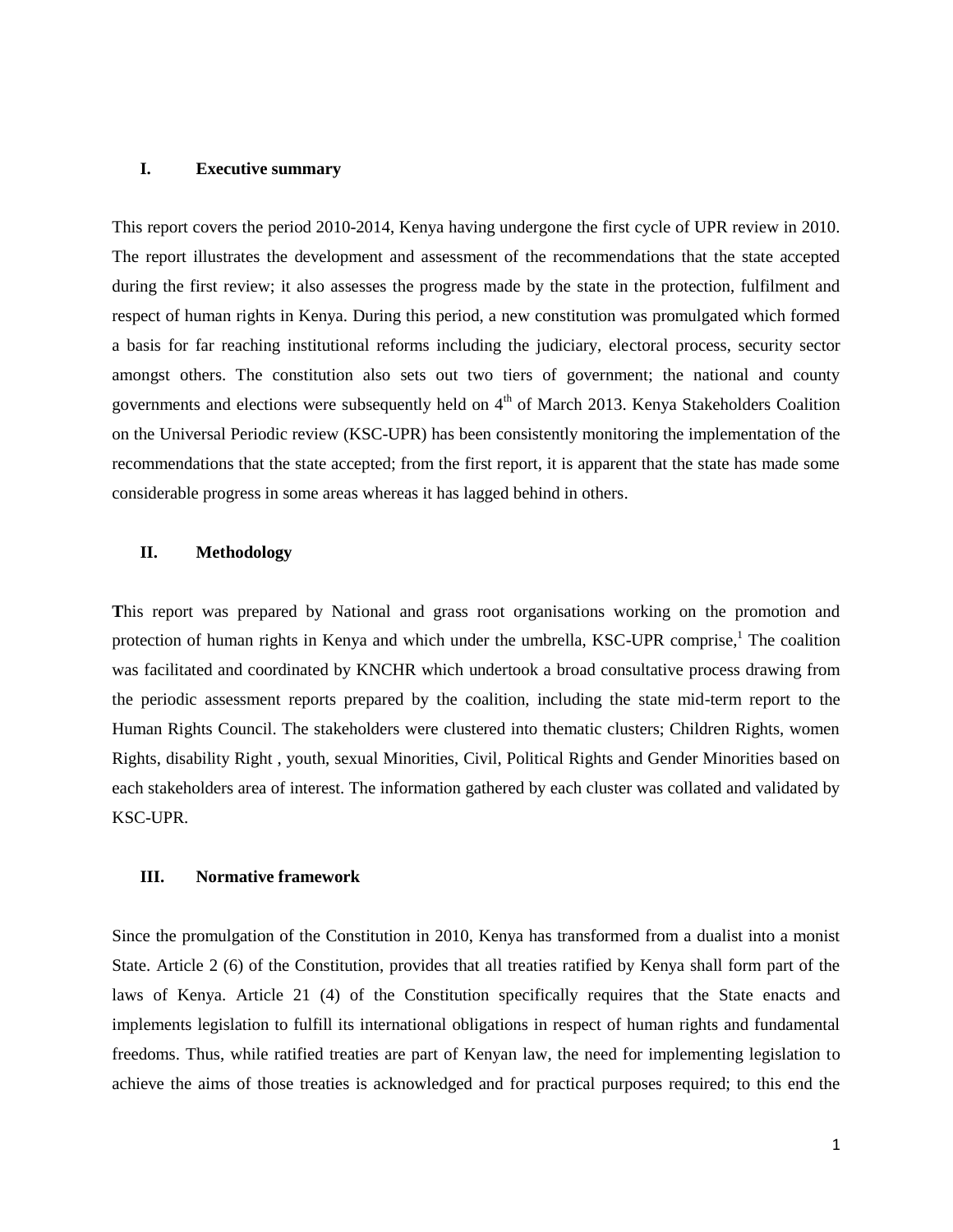state has also put in place legislative framework for domestication of international treaties<sup>2</sup>.

Kenya has however not ratified most optional protocols therefore limiting the avenues for redress for its citizens.<sup>3</sup>

# **IV. PROGRESS MADE IN REALIZATION OF RIGHTS**

# *A. Civil Political rights*

#### **Access to Justice**

#### *Judicial Reforms*

**1.** There is significant progress in the enhancement of public confidence in the judiciary<sup>4</sup> attributed to the ongoing reforms including the vetting of judicial officers, which is yet to be completed.<sup>5</sup> The rule of law, however, has been under threat as the executive and legislature have consistently disobeyed court orders.<sup>6</sup> The removal of the Chief Registrar for alleged abuse of office sparked protests from within the executive and legislature,<sup>7</sup> which resulted in a stalemate. During the last financial year<sup>8</sup>, budgetary allocation to the Judiciary increased from Kshs. 15.4 billion to 16.1 billion. This, however, is below the estimated amount of 24.1 billion requested by the Judiciary.<sup>9</sup> The Legal Aid and the Small Claims Court Bill which are intended to promote representation and expediency are yet to be enacted.<sup>10</sup>

**2. Recommendations**: **i) Enact Equal Opportunities Bill 2007, Legal Aid Bill and Small Claims Court Bill ii) increase budgetary allocation to the Judiciary to ensure the realisation of the Judiciary Transformation Framework iii) The Executive and Legislature should respect the independence of the Judiciary iv) promote Alternative Dispute Resolution to enhance access to justice at the lower levels of the society v) develop an Administration of Justice Policy which will address principles of access to justice and public interest education v) take measures to address corruption within judicial system.**

#### *Electoral Reforms*

**3**. There have been significant developments with regard to electoral reforms including the requirement of a six month timeline to finalise all electoral disputes. This can be attributed to the establishment of the Judiciary Working Committee on Electoral Preparation, which advised, managed and developed administrative measures for the efficient management of disputes. There have, however been concerns with regard to the amendment of electoral laws which have weaken electoral democracy.<sup>11</sup>There have been concerns that the Independent and Boundaries Electoral Commission is not credible in conducting elections<sup>12</sup>; thereby eroding public confidence in the institution.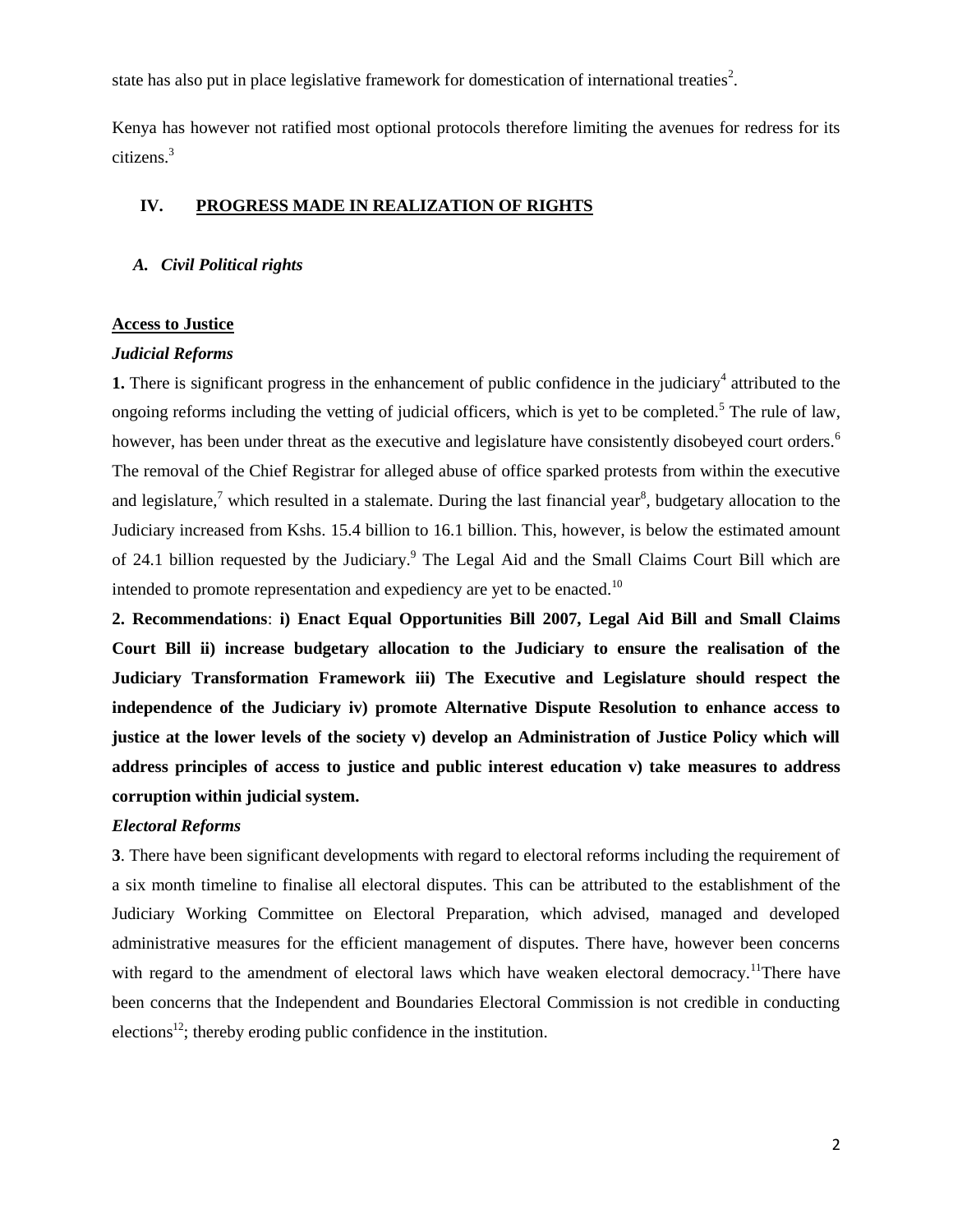**4. Recommendations: i) The Independent Electoral and Boundaries Commission (IEBC) should build its capacity to conduct credible elections. ii) Ensure a transparent electoral process by continuously undertaking the voter registration and procuring electoral materials in time.**

#### *Transitional Justice*

**5.** The Truth Justice Reconciliation Commission (TJRC) completed its report and handed it to the President on 21<sup>st</sup> May 2013. The report, however, has not been implemented despite the clear framework for implementation. There are also concerns that the land chapter of the report was edited without the consensus of all commissioners and as a result the land chapter was not signed by all commissioners<sup>13</sup> but instead authored a dissenting chapter.

**6. Recommendations: i) publicise the TJRC report and implement all the recommendations ii) make public the dissenting Land Chapter.ii) Put in place an implementation framework** 

#### *Post-Election Violence*

**7.** Though the trials of suspected high-level perpetrators are ongoing,<sup>14</sup> low and medium-level perpetrators have not been prosecuted thereby entrenching the culture of impunity. The International Crimes Division of the High Court that was anticipated to try the low-level perpetrators has not been set up despite the state indicating that it was and/or is willing to set it up. Some of the victims of the Post election violence are yet to be compensated

**8**. **Recommendations: i) The State should take measures to investigate and prosecute the low-level perpetrators ii) set up the international Crimes Division of the High Court.iii) Compensate all victims of Post Election Violence. iv) Strengthen the National Cohesion and Integration Commission.**

#### *Freedom of Information and Expression*

**9.** The State committed to the Open Government Partnership (OGP)<sup>15</sup> process. The government, however, has not reported on the implementation of the country action plan where two key outputs were the enactment of the Access to Information Bill 2013 and Data Protection Bill 2013 by November 2012. Both Bills are yet to be tabled in Parliament.

The State continues to enforce laws contrary to international and regional freedom of information standards,<sup>16</sup> secrecy and other laws without revising them despite the adoption of the Constitution which requires that all legislation at variance with the Constitution be reviewed.<sup>17</sup>

Whereas press freedom in Kenya is relatively free there continues to be tensions between the government and media manifested in the form of threats, attacks and harassment to journalists which has curtailed media freedoms.<sup>18</sup> Two controversial media laws were passed by Parliament and assented to by the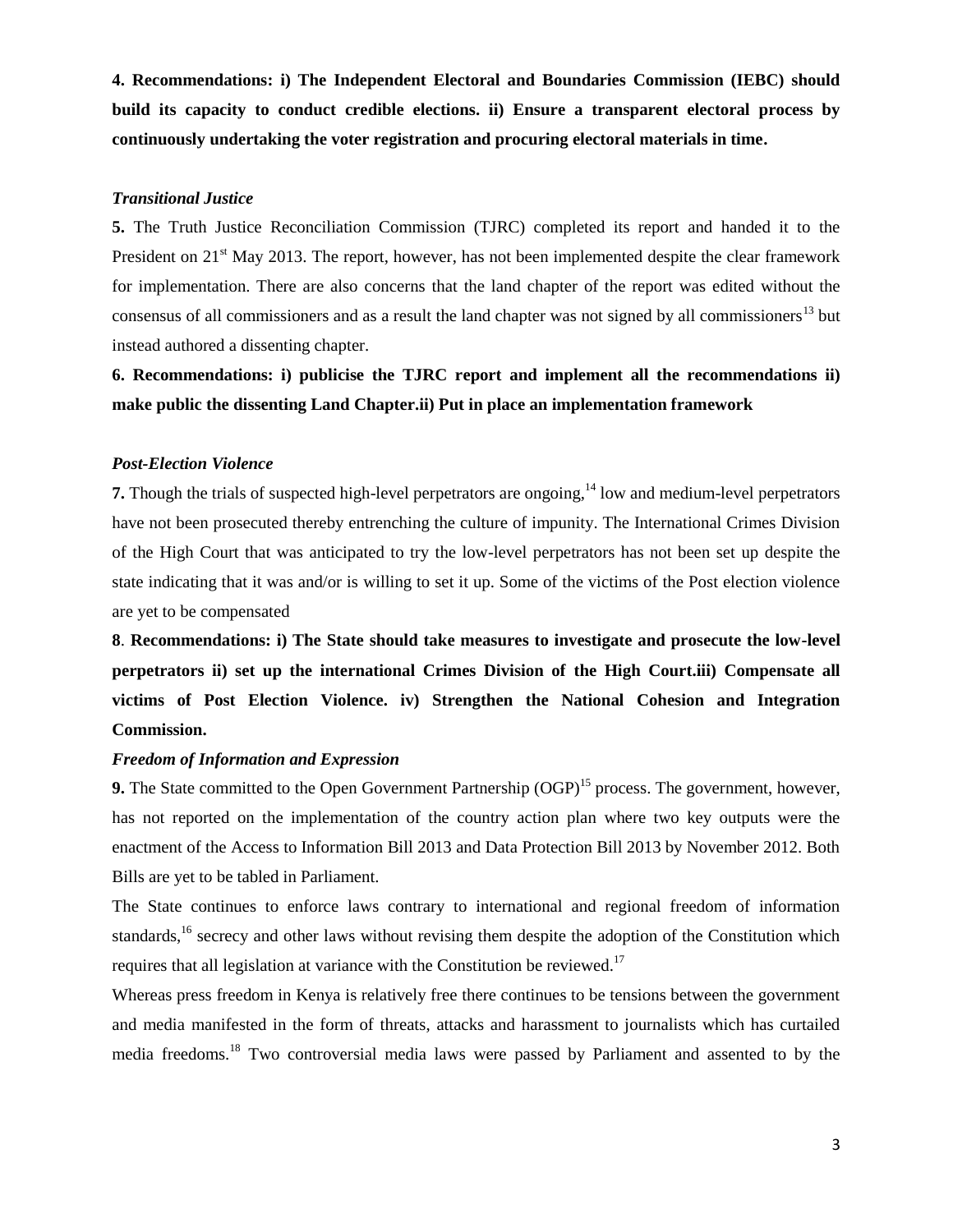President in January 2014.<sup>19</sup> These laws have been injuncted from being operationalised pending a court  $case<sup>20</sup>$  challenging provisions in both laws as being unconstitutional.

**10. Recommendations: (i) review all laws in line with international standards on freedom of expression and information including enacting the Access to Information Bill, 2012 and the Data Protection Bill, 2012. (ii) Invite the UN Special Rappaorteur on the promotion and protection of the right to freedom of opinion and expression. (iii) Develop a legal framework that protects the freedoms guaranteed in the Constitution but is responsive to the ever emerging challenges related to ICT.** 

#### *Torture*

11. The Constitution<sup>21</sup> has made torture a non-derogable right. Despite this, the same still persists and is being perpetrated by State officials. Between September, 2013 and February, 2014, 57 cases of torture were documented of which the National Police Service was responsible for 42 the cases.<sup>22</sup> National police service  $\text{Act}^{23}$  prohibits torture by police officers; however, there have been neither investigations nor prosecution for perpetrators of torture.

**12. Recommendations: (i) enact the Prevention of Torture Bill; (ii) ratify the Optional Protocol to the Convention against Torture and other cruel inhuman and degrading punishment. (iii) Implement all concluding observations made by Committee against Torture<sup>24</sup>**

# *Counter Terrorism*

**13.** In 2012, the government enacted the Prevention of Terrorism Act allowing for "the limitation of the freedom of *security of a person* to the extent of allowing investigations." In practice this has been exploited to torture suspects under the guise of investigative necessity. In April the government conducted a security operation dubbed 'operation usalama watch'' in the Eastleigh and south c sections of Nairobi areas largely inhabited by ethnic Somali community. An estimated 4,000 people were arrested and held incommunicado at the Kasarani Stadium under deplorable conditions.

**14.Recommendation; (i) respect the rights of persons suspected of acts of terrorism (ii) stop ethnic and religious profiling in counter terrorism measures(iii) strengthen its intelligence gathering to inform appropriate security operations.**

#### *Protection of Human Rights Defenders*

**15.** HRDs continue to experience intimidation, threats, harassment, attacks, arbitrary arrest and detention, malicious prosecution, death threats and sometimes killing. Recently, a former BBC journalist, Ms. Lucy Hannan, a long term resident of Kenya was declared *persona non grata* in December 2013 for alleged acts of subversion; the killing of Hassan Guyo, the director of a human rights NGO who was allegedly shot on  $7<sup>th</sup>$  August, 2013 by members of the Kenya Defence Forces in Moyale in Marsabit County; the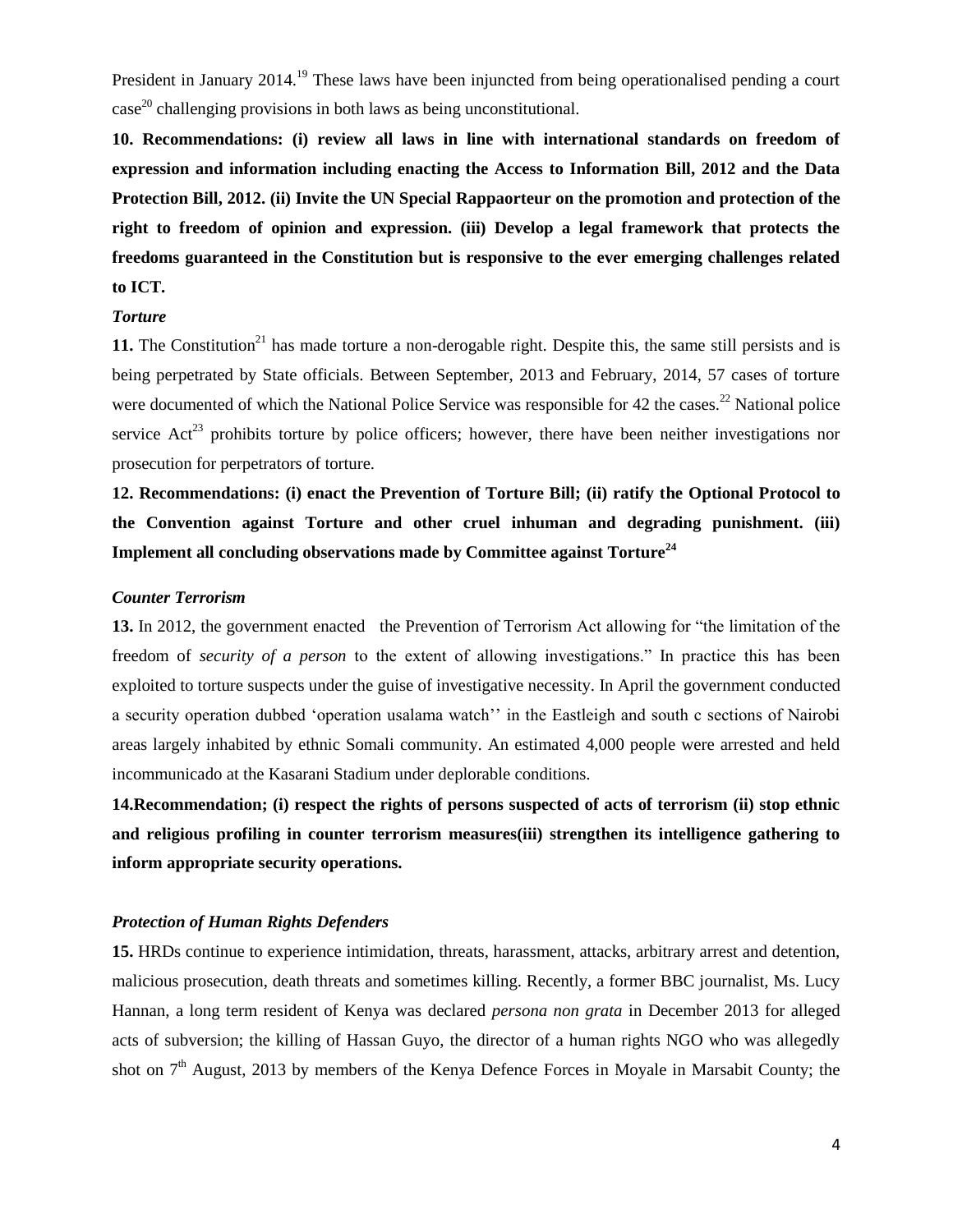arrest of HRDs who were charged with the offence of rioting after proclamation which attracts the punishment of life imprisonment.<sup>25</sup>

**16. Recommendations: (i) ensure the effective protection of human rights defenders against harassment or persecution. (ii) Put in place policies to implement the provisions of the UN Declaration on Human Rights Defenders (iii) extend an invitation to the Special Rappaorteur on HRDs.** 

#### *Death Penalty*

**17.** The state has acknowledged that the death penalty had not been applied since 1987. The *de facto* moratorium on the death penalty and the President's initiative to commute 4,000 death sentences in 2009,However,1600 have been committed to death row raising concerns about the states willingness to abolish the death penalty.

There have been legal uncertainties following the various High Court judgments<sup>26</sup> on the application of mandatory death sentence for capital offences. The state, in its mid-term report in 2012, recommended the ratification of the 2<sup>nd</sup> Optional Protocol to the International Covenant on Civil and Political Rights, which aims at abolishing the death penalty.

# **18. Recommendations ;( i) ratify the 2nd Optional Protocol to the International Covenant on Civil and Political Rights**

# *B. Economic and Social Rights*

#### *Water & Sanitation*

**19.** The Constitution<sup>27</sup> recognises the right to water and sanitation. Despite this provision, access to safe water and sanitation is wanting<sup>28</sup> and few Kenyans access piped water.<sup>29</sup> The government is in the process of reviewing the legal framework on water to align the sector with constitutional provisions on access to water and sanitation.<sup>30</sup> The reduction of budgetary allocations<sup>31</sup> by the government and the lumping of water as part of the budget earmarked for environment, water, irrigation and housing is a threat to the progressive realization of the right to water and sanitation.

**20. Recommendations: (i) distinguish the amount allocated for water and sanitation from the estimate for environment, water, irrigation and housing in order to enhance it as a priority. (ii) Adopt the draft National Water Policy and enact the Water Bill, 2014.** 

# *Right to Housing*

**21.** The right to housing is guaranteed under the Constitution<sup>32</sup> but despite this, more than  $34\%$  of Kenya's total population lives in urban areas and of this, more than 71% are confined in informal settlements. Though the state adopted a national housing policy in which it promised to progressively realize the right to housing for all of its citizens. However, the government has failed to provide accessible and affordable housing to millions. There is a weak, outdated institutional framework to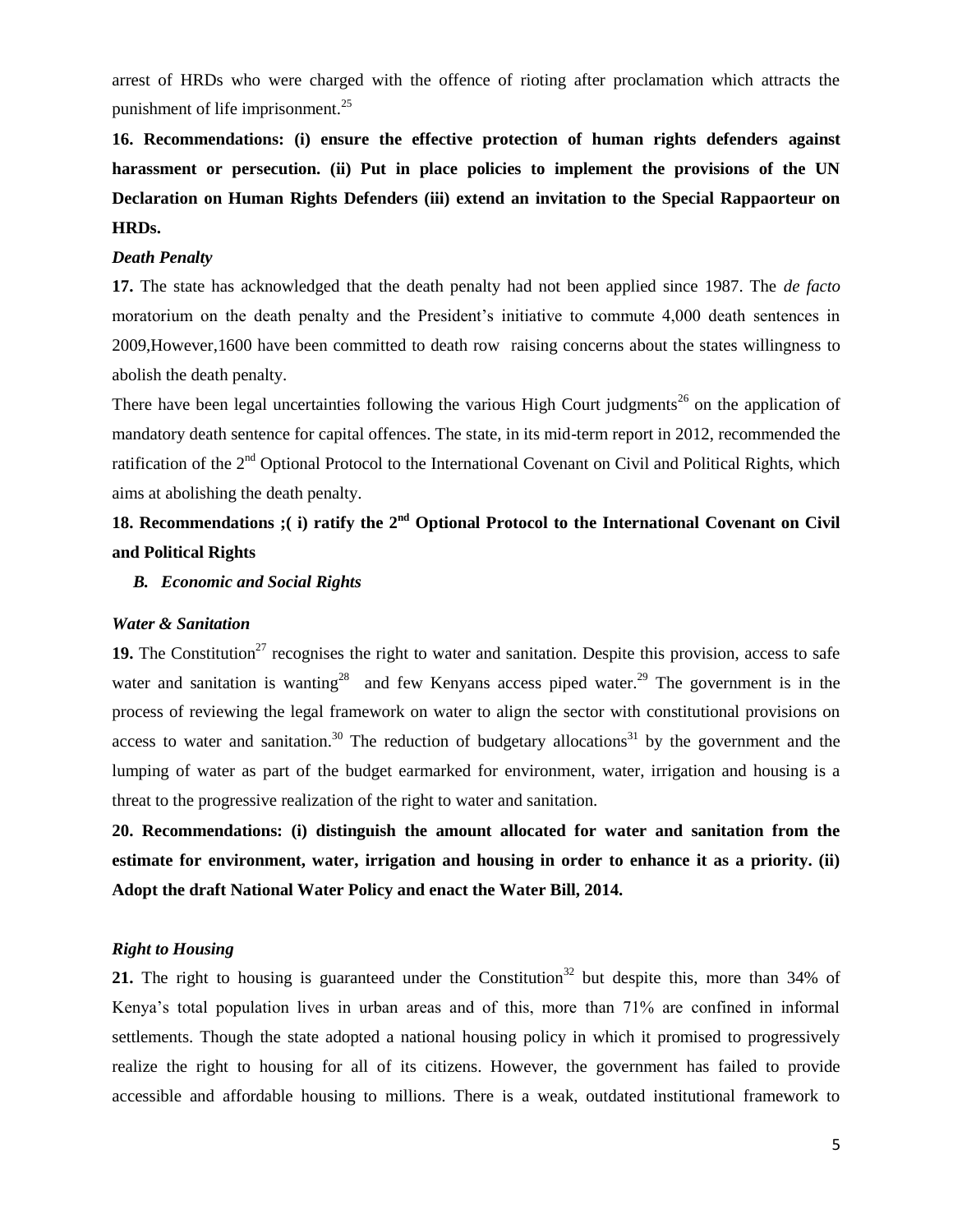facilitate housing development for low-income people and a lack of appropriate legal framework and guidelines for informal settlement activities. Statistical data and other information relevant for planning and decision making purposes are not available.

# **22. Recommendations: (i) revise the National Housing Policy and the Draft Housing Bill to, make reasonable provisions, within its available resources, to ensure adequate access to housing especially for the most vulnerable and marginalized groups**

#### *Right to Education*

**23**. The state has made positive steps in the realization of the right to education which is anchored in the constitution. Though the state ought to be commended for sustaining the free primary education and free day secondary education the sector is facing numerous challenges including; insufficient allocation of funds<sup>33</sup> increase in student teacher ratio, insufficient budgetary allocation of funds to special need education, low transition rate of girls from primary school to secondary school<sup>34</sup>. Poor remuneration of teachers and university lecturers has had a negative effect on the quality of education since most of the time the teachers and Lecturers are engaged in industrial action. The high cost of university education is likely to lock out many students from accessing education.

**24. Recommendations: (i) address gender and regional disparities in access to Education (ii) implement the policy on alternative provision of basic education and training for children in urban slums and other informal settlements. (iv) Reduce the student teacher ratio in public schools and ensure that the quality of education (iv) increase budgetary allocation for free primary education and free day secondary education, special needs education.**

## *Right to Health*

**25**. Since 2013, the State has been in the process of devolving the provision of health services as stipulated in the Constitution<sup>35</sup> and the entire health sector to the County governments. However, the process has been rushed thereby compromising the provision of health services to the citizens. Further, the County governments have limited capacity to manage the provision of healthcare services hence, health services have remained inaccessible, unaffordable and of low quality. Unsafe abortion is still a leading cause of maternal mortality and morbidity<sup>36</sup>.

**26. Recommendations: Increase Budgetary allocations to the health sector (ii) implement the various recommendations and concluding observations of various treaty bodies relating to the rights to health<sup>37</sup>(iii) guarantee the enjoyment of free maternal services by mothers in Public hospitals by enacting enabling legislation**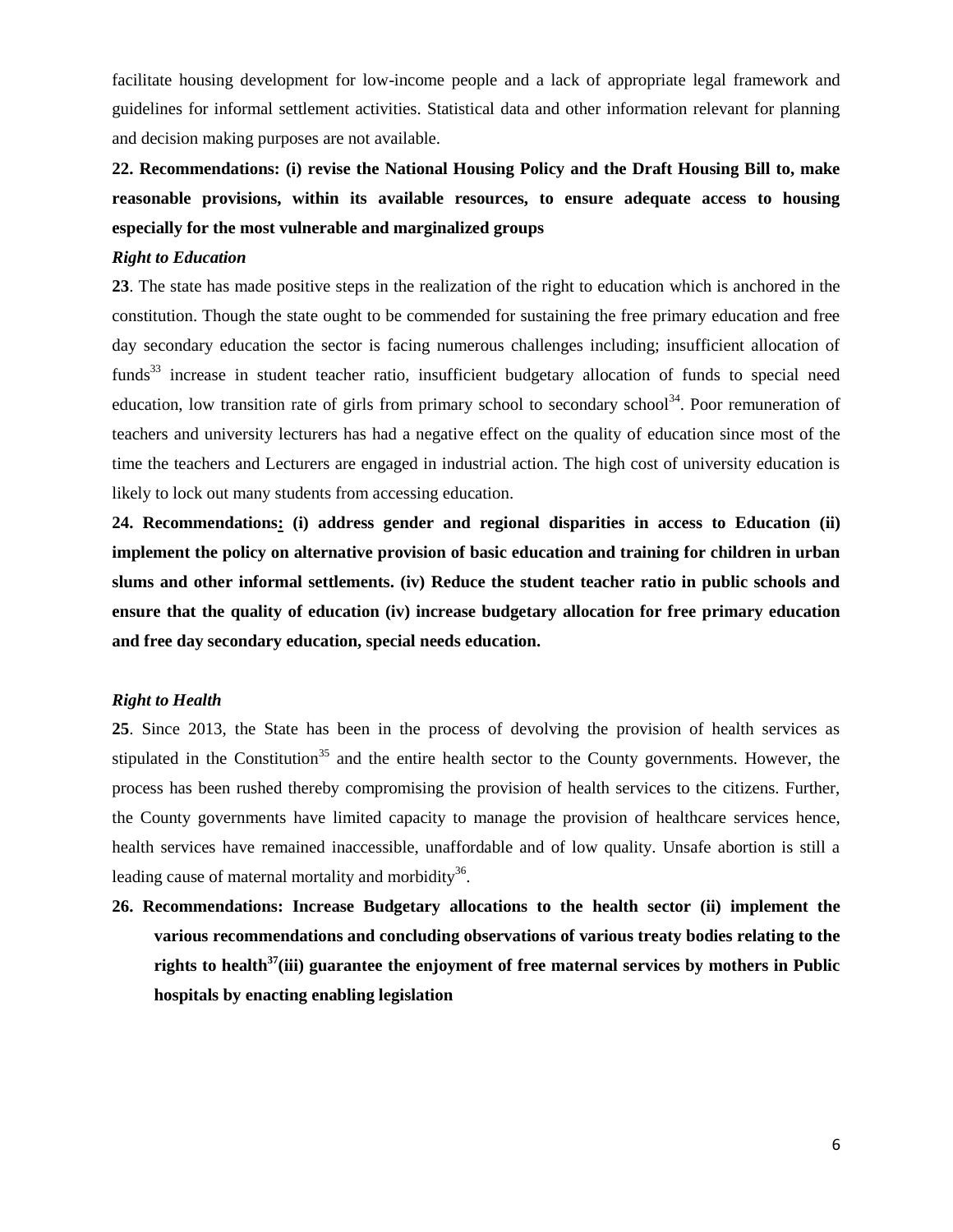## *C. Group Rights*

#### *Women's Rights*

27. Since the last review the state has made substantial progress<sup>38</sup> in the protection of the right of women; however, in practice the state has not respected the constitutional Provision in respect to public appointments<sup>39</sup>. Though the state has put in place measures to ensure that women achieve socio-economic empowerment, women have raised concerns as to the accessibility <sup>40</sup>. Access to reproductive health rights is still a challenge<sup>41</sup> despite the states directive<sup>42</sup> that women can access these services free of charge. Though the constitution<sup>43</sup> has put in place measures to address the inequality between men and women in the political sphere, women are yet to  $enjoy<sup>44</sup>$  the stature in the political process.

**28. Recommendations ;( i) respect and implement the two third gender rule in appointment and elective posts including participation of women in Political Parties. (ii) Ensure women have access to sexual and reproductive health rights. (iii) Streamline the economic funds meant for empowerment of women to ensure greater participation and access to the funds by women.**

#### *Refugee Rights*

**29.** Since the Kenya Defence Forces entered Somalia in October 2011, the registration of refugees and asylum seekers in both urban and camp centres has been discontinuous. More recently, the government has attempted to enforce encampment<sup>45</sup> and in so doing, has induced *refoulement* in contravention of the signing of a Tripartite Agreement between UNHCR, the Kenya government and the government of Somalia in November 2013. In addition to the inability to access services as a result of non-registration and punitive measures against undocumented persons, recent terror attacks have compounded the already precarious protection environment of refugees with cases of harassment, extortion and discrimination being documented by Human Rights Watch.<sup>46</sup>

#### *Refugee children*

**30.** Women and children comprise the largest population<sup>47</sup> of refugees in Kenya. They are notably susceptible to sexual violence, human trafficking, as well as maternal and reproductive health difficulties.<sup>48</sup>. Refugee children experience specific protection needs including inadequate number of case workers;<sup>49</sup> foster parents; weak referral pathways among agencies; lack of education services; lack of satellite field officers; inadequate logistical support to enable efficient and effective case management; lack of recognition of tracing as a right for unaccompanied minors and separated children as provided by  $law<sup>50</sup>$  which exacerbates their existing protection challenges.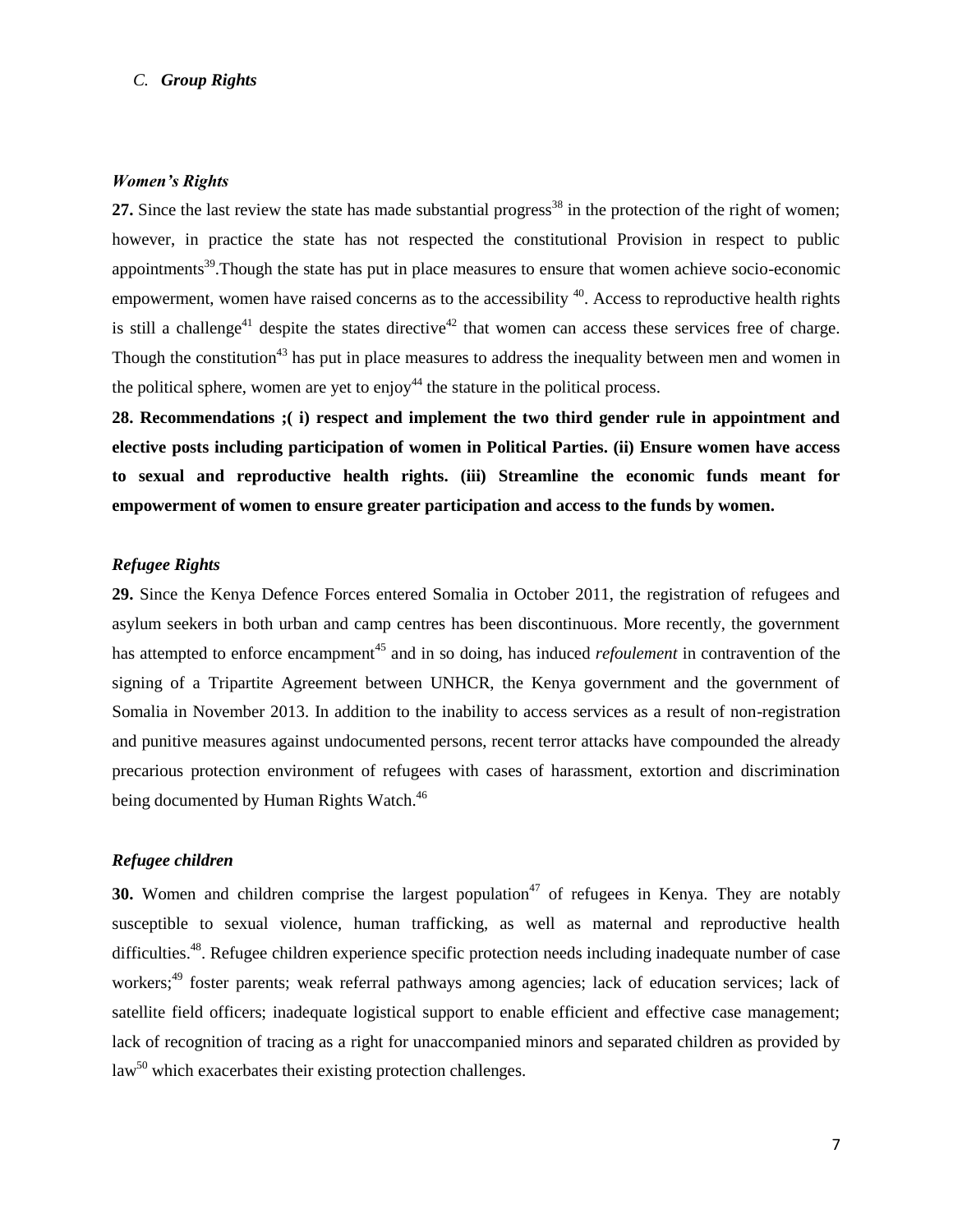**31. Recommendations: (i) hold accountable all security officers found culpable of perpetrating human rights abuses against refugees. (ii) Uphold commitments under the Tripartite Agreement to guarantee the voluntary repatriation of Somali refugees in safety and in dignity. (iii) Explore all durable solutions including local integration in order to appropriately respond to the protracted nature of refugees in Kenya.**

# *Internally Displaced Persons (IDPs)*

**32**. The government enacted the Prevention, Protection and Assistance to Internally Displaced Persons and Affected Communities Act, 2013 which came into force in January 2014. The Act, however, is yet to be operationalised and in the absence of measures to constitute the National Consultative Coordination Committee (NCCC) intended to oversee the implementation of the Act, the government is flouting its national obligations by resettling IDPs without regard to due process as elaborated in the Act.

**33. Recommendations: (i) constitute the NCCC in order to guide implementation of the Prevention, Protection and Assistance to Internally Displaced Persons and Affected Communities Act. (ii) Enact the Evictions and Resettlement Bill.**

# *Youth Rights*

**34.** Young people<sup>51</sup> are experiencing challenges with finding decent and sustainable employment. The education system has not been responsive to the evolving needs of the job market, thereby leading to high employment of the youth.<sup>52</sup> Though the representation in Parliament and County Assemblies was a major milestone, the Government has not been keen on ensuring youth are represented in appointive positions.<sup>53</sup> **35. Recommendations: (i) Develop and operationalize all Youth related Policies including Youth employment policy, National Action Plan, National Loans Guarantee programme among others to** 

## **ensure that they are responsive and adaptive to the evolving challenges facing the youth**

#### *Persons with Disabilities (PWDs)*

36. There have been positive steps towards realization of rights of persons with Disabilities. The promulgation of the Constitution safeguarded the rights for persons with disabilities such as protection from discrimination, opportunities for political participation<sup>54</sup>, to be respected and treated with dignity, access to education, healthcare services and transport equally with others in the society. <sup>55</sup> The state has put in place a cash transfer<sup>56</sup>. With regard to employment and economic opportunities, the procurement law was reviewed from 10% to 30% of all public procurements to be reserved for  $\text{PWDs}^{57}$ . Despite these milestones, there are areas of concern that the state need to commit to reform. PWDs continue to experience difficulties in accessing education, healthcare services and accessibility specifically physical access, transport and information. In addition, statistics and data on PWDs pose another challenge since there is no consistency on data provided on total number of PWDs. Finally, the state need to initiate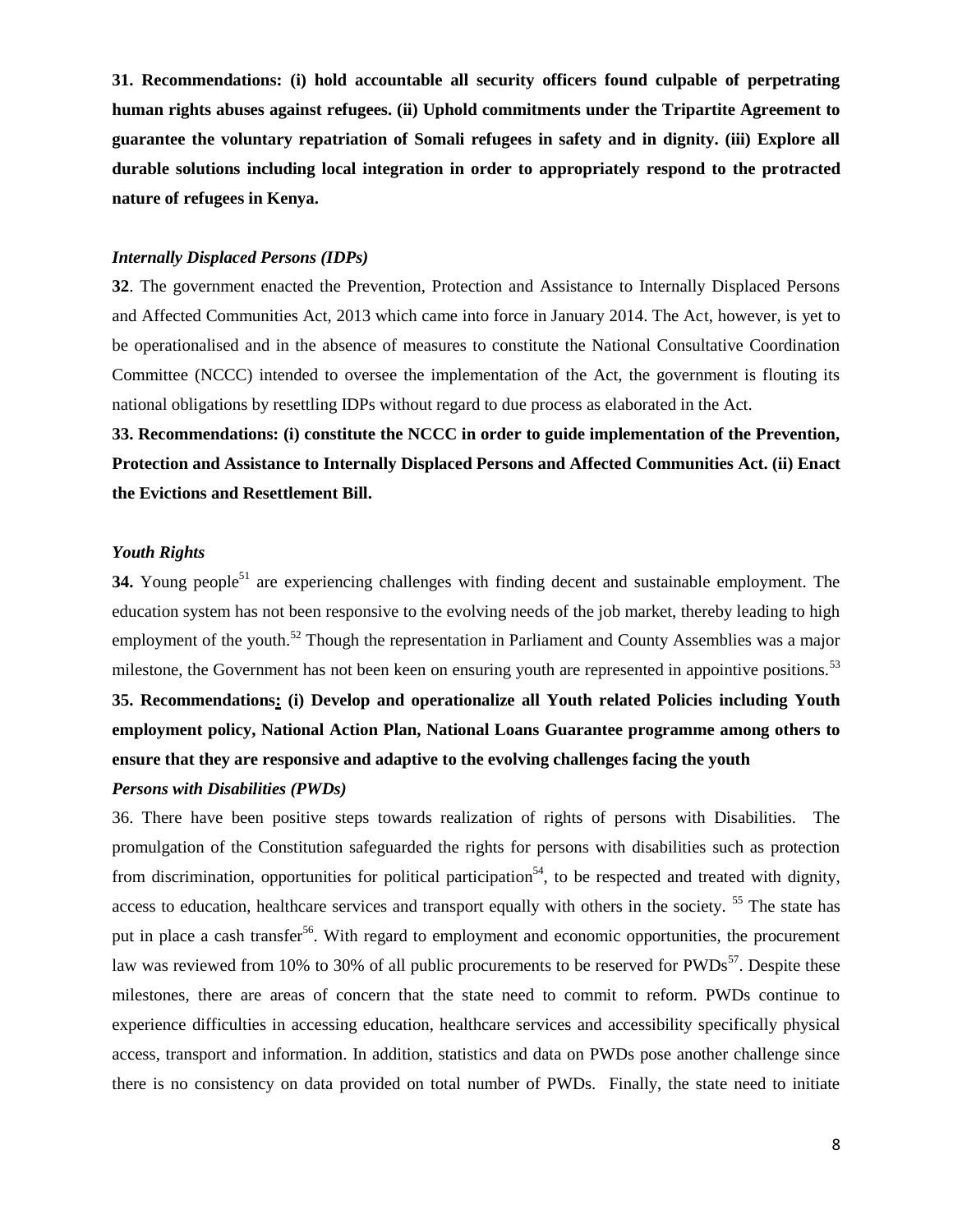process of implementing Article 12 of the CRPD as this has adversely affected access to justice especially for persons with intellectual disability, ownership of property, right to health care specifically reproductive health and operation of bank accounts.<sup>58</sup>

**37. Recommendations: (i) fast track and adopt the Draft National Action plan on accessibility. (ii) The State should develop a comprehensive medical insurance policy and law to cover PWD (iii) fast track enactment of Persons with Disabilities Amendment Bill 2014 as well as finalization of the Draft National Disability Policy 2014***.*  **<sup>59</sup>** *(vi)* **Sign and ratify the option protocol on CRPD.**

#### *Sexual Orientation*

**38.** Despite the elaborate provisions in the Constitution<sup>60</sup> that prohibit discrimination, sexual minorities continue to face discrimination and persecution on the basis of their sexual orientation and the criminalisation $^{61}$  of same sex activity.

# **39. Recommendations: i) Align all laws to the constitution**

# *Child Rights*

**40.**The state has made some progress on child rights since the last review, however; Critical legislations have not been enacted<sup>62</sup>, the concerns still remains that there is need to raise the age for criminal responsibility from eight to twelve years. Despite the enactment of the Counter Trafficking in Persons Act in 2012, Law enforcement agencies are still not well versed with the provisions of the law, despite an existing legal framework;<sup>63</sup> harmful cultural practises remain rampant in various regions of the country.<sup>64</sup> .Though the state has ratified the convention on the rights of the child it has not acceded to the  $2<sup>nd</sup>$  and  $3<sup>rd</sup>$ optional protocols to the CRC which would have provided greater protection to children.

**41. Recommendation: ratify 2nd and 3rd Optional Protocol to the CRC (ii) enact the Child Justice Bill and the Children Act (Amendment) Bill. (iii) Develop a national plan of action on counter trafficking (iv) fully implement the Prohibition of FGM Act**

#### *Gender Minorities*

**42.** The effort made by the state in developing National guidelines for the management of gender identity disorder is acknowledged. The state has also been effecting changes of names in passport but has been demanding for proof of full medical transition for transgender people to effect changes of names and gender marks in their identity cards**. Recommendations, (i) finalize the development of National Guidelines for management of Gender Identity Disorders in consultation with the transgender community (ii) put in place measures to stop discriminatory practices and negative attitudes towards transgender /transsexual people in Kenya.**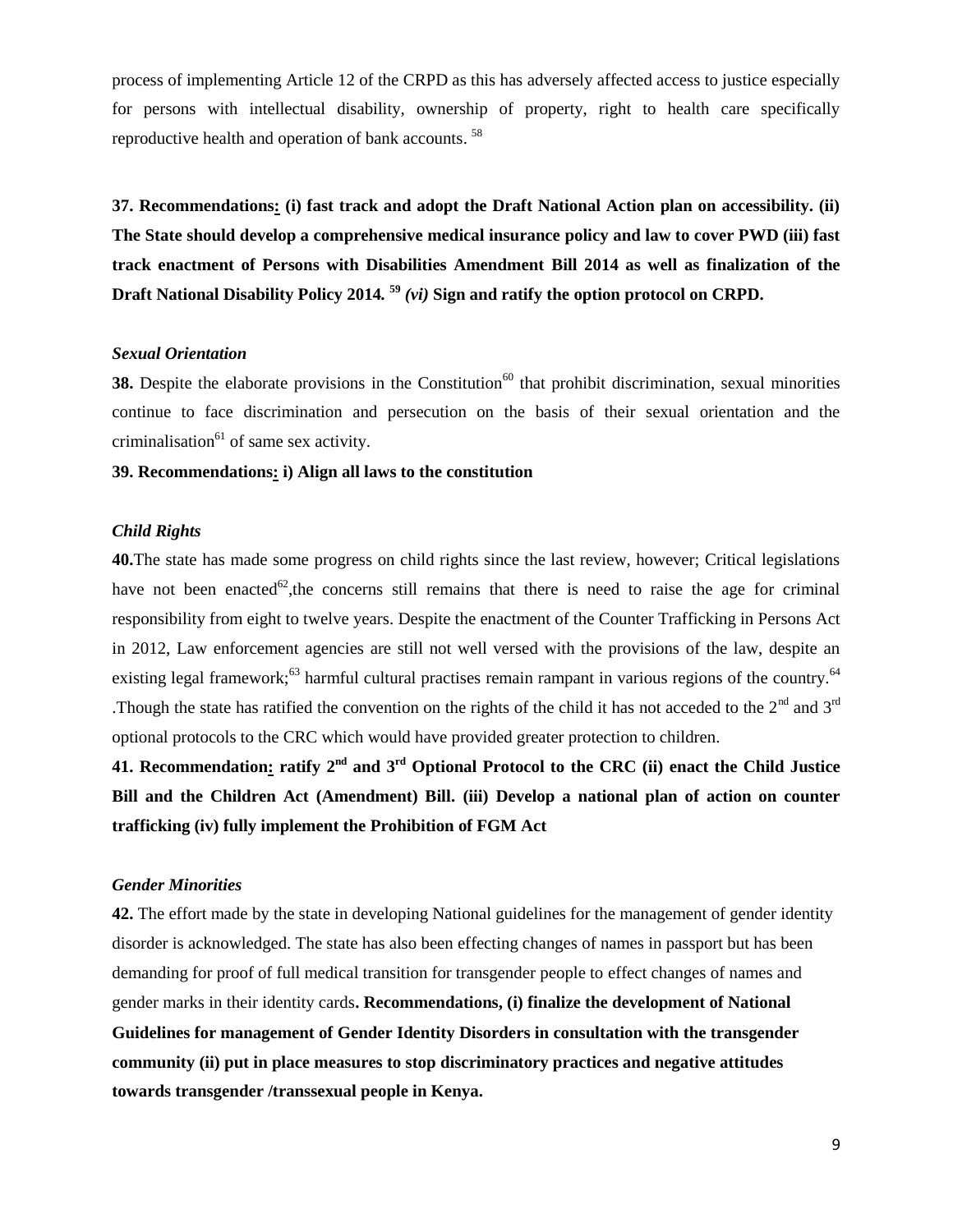# *Rights of Indigenous Groups and Minorities*

**43.** Most of the recommendations made in the previous reporting cycle have not been implemented by the State. For instance; it has not fully committed to implement the recommendations of African Commission on Human and People's Rights (ACHPR) on the Endorois Community Land case<sup>65</sup> and in relation to the Ogiek Community Land case<sup>66</sup>.

With the discovery of natural resources in Kenya<sup>1</sup> the rights of indigenous people have not been respected given that most natural resources are located in areas where the indigenous communities live.

In the recent past there have been increase in insecurity intertwined with cattle rustling which has been attributed to conflict over land boundaries and due to cultural practices, this has caused displacement of communities. Disarmament exercises that have been conducted by the state have resulted in human rights violations.

**44.Recommendations: (i)ratify ILO convention 169 to promote and protect the rights of the indigenous people ii) put in place a legislative framework that will give effect to the UN guiding principles on Business and human rights**

## *Older Persons*

 $\overline{\phantom{a}}$ 

**45. The state is commended for adopting the National Social Protection Policy 2012 and** enacting the **Social Assistance Act 2012.** Older persons in Kenya however continue to face numerous challenges in enjoying their rights which include social protection and access to medical services amongst others. They also experience abuse in the form of killing<sup>67</sup> through lynching, shooting, battering and rape.<sup>68</sup> There has been a significant allocation of funds to older persons from KES 1 billion (2012/13) to KES 3.2 billion (2013/14) but the number of older persons accessing these services are few.

**46. Recommendations: i) fully implement the Social Protection Policy and the Social Assistance Act. ii) Enhance access to social Protection Programmes by older persons (iii) subsidize the cost of common commodities and services for older persons**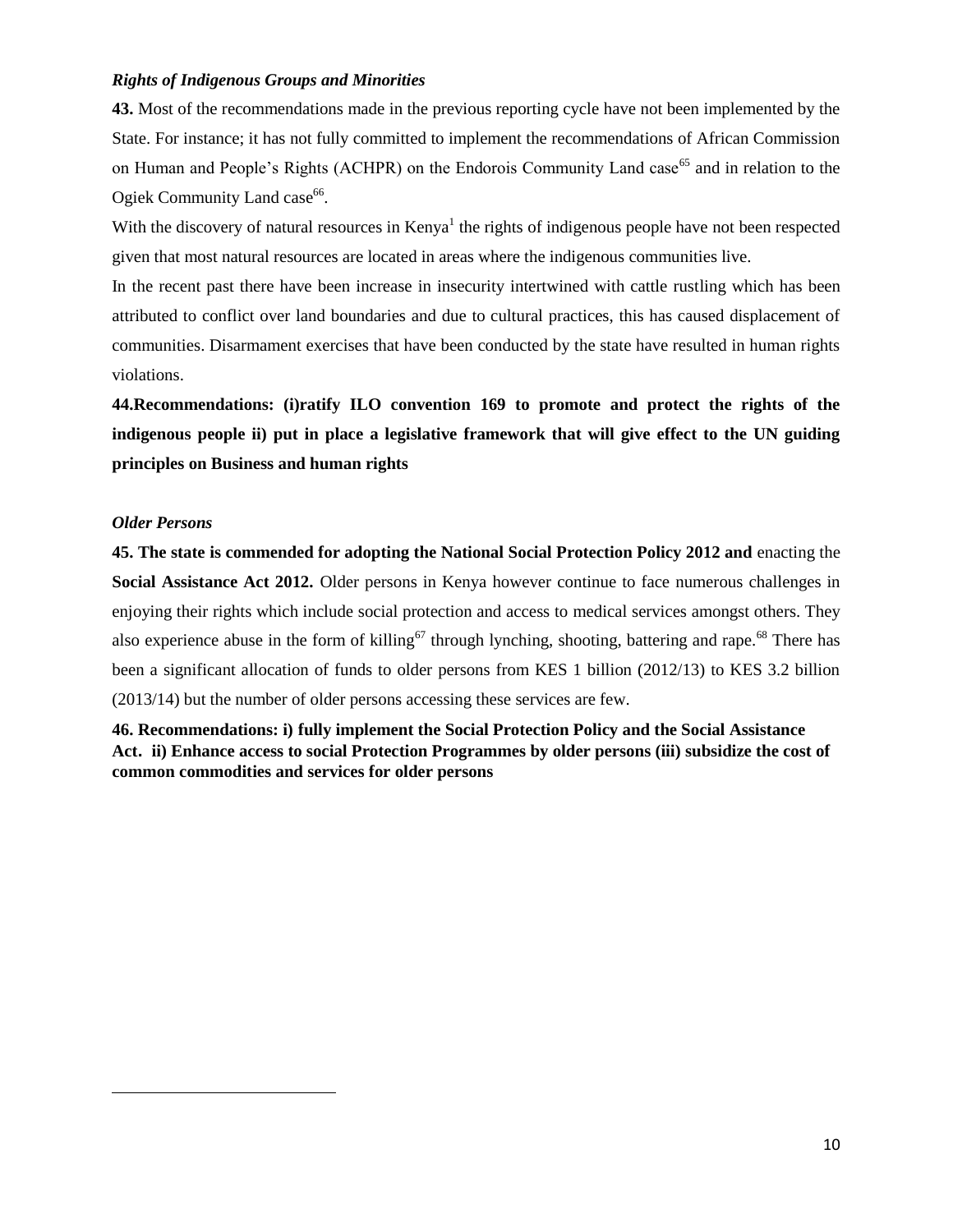# **ANNEX 1**

 $\overline{\phantom{a}}$ 

# **END NOTES**

<sup>1</sup> The Kenya National Commission on Human Rights (KNCHR), The Kenyan Section of the International Commission of Jurists (ICJ Kenya), East African Center for Human Rights (EACHRights), National Coalition of Human Rights Defenders, ARTICLE 19, Independent Medico-Legal Unit (IMLU), Transgender Education and Advocacy, CRADLE – The Children's Foundation, Federation of Women Lawyers (FIDA-Kenya), Centre for Minority Rights Development (CEMIRIDE),Protection International, Family Health International(FHI), Transgender Education Advocacy(TEA),Youth Agenda(YAA),Pastoralist Development Network of Kenya(PDNK),Gay, Lesbian coalition of Kenya(GLACK), National Gay and Lesbian Human Rights Commission, Women Caucus,CRECO,APDK,ESP among others.

<sup>2</sup> The Treaty Making and Ratification Act available at www.kenyalaw.org

<sup>3</sup> Such as the Second Optional Protocol to the abolition of the death penalty

 $4$  ICJ Kenya's public perception and opinion survey of the judiciary released on the  $3<sup>rd</sup>$  October 2012 and available at [www.icj-kenya.org.](http://www.icj-kenya.org/)

 $<sup>5</sup>$  "Judges vetting team hits snag" published in the Daily Nation on March 15, 2014 accessed at</sup> [http://mobile.nation.co.ke/news/Judges-vetting-team-hits-snag/-/1950946/2245782/-](http://mobile.nation.co.ke/news/Judges-vetting-team-hits-snag/-/1950946/2245782/-/format/xhtml/-/ye16qpz/-/index.html) [/format/xhtml/-/ye16qpz/-/index.html](http://mobile.nation.co.ke/news/Judges-vetting-team-hits-snag/-/1950946/2245782/-/format/xhtml/-/ye16qpz/-/index.html) on 23/5/14.

<sup>6</sup> with for instance, parliament discussing the impeachment of governor Martin Wambora in spite of a court order explicitly prohibiting it. [http://mobile.nation.co.ke/news/Court-suspends-Senate](http://mobile.nation.co.ke/news/Court-suspends-Senate-decision-to-impeach-Wambora/-/1950946/2315528/-/format/xhtml/-/1031log/-/index.html%20accessed%20on%20May%2027)[decision-to-impeach-Wambora/-/1950946/2315528/-/format/xhtml/-/1031log/-/index.html](http://mobile.nation.co.ke/news/Court-suspends-Senate-decision-to-impeach-Wambora/-/1950946/2315528/-/format/xhtml/-/1031log/-/index.html%20accessed%20on%20May%2027)  [accessed on May 27,](http://mobile.nation.co.ke/news/Court-suspends-Senate-decision-to-impeach-Wambora/-/1950946/2315528/-/format/xhtml/-/1031log/-/index.html%20accessed%20on%20May%2027) 2014.

 $7$  Particularly over which body was competent to review the decision to remove her; [http://www.standardmedia.co.ke/mobile/?articleID=2000098447&story\\_title=shollei-now-to](http://www.standardmedia.co.ke/mobile/?articleID=2000098447&story_title=shollei-now-to-move-to-court-of-appeal&pageNo=1)[move-to-court-of-appeal&pageNo=1](http://www.standardmedia.co.ke/mobile/?articleID=2000098447&story_title=shollei-now-to-move-to-court-of-appeal&pageNo=1) accessed on May 27, 2014.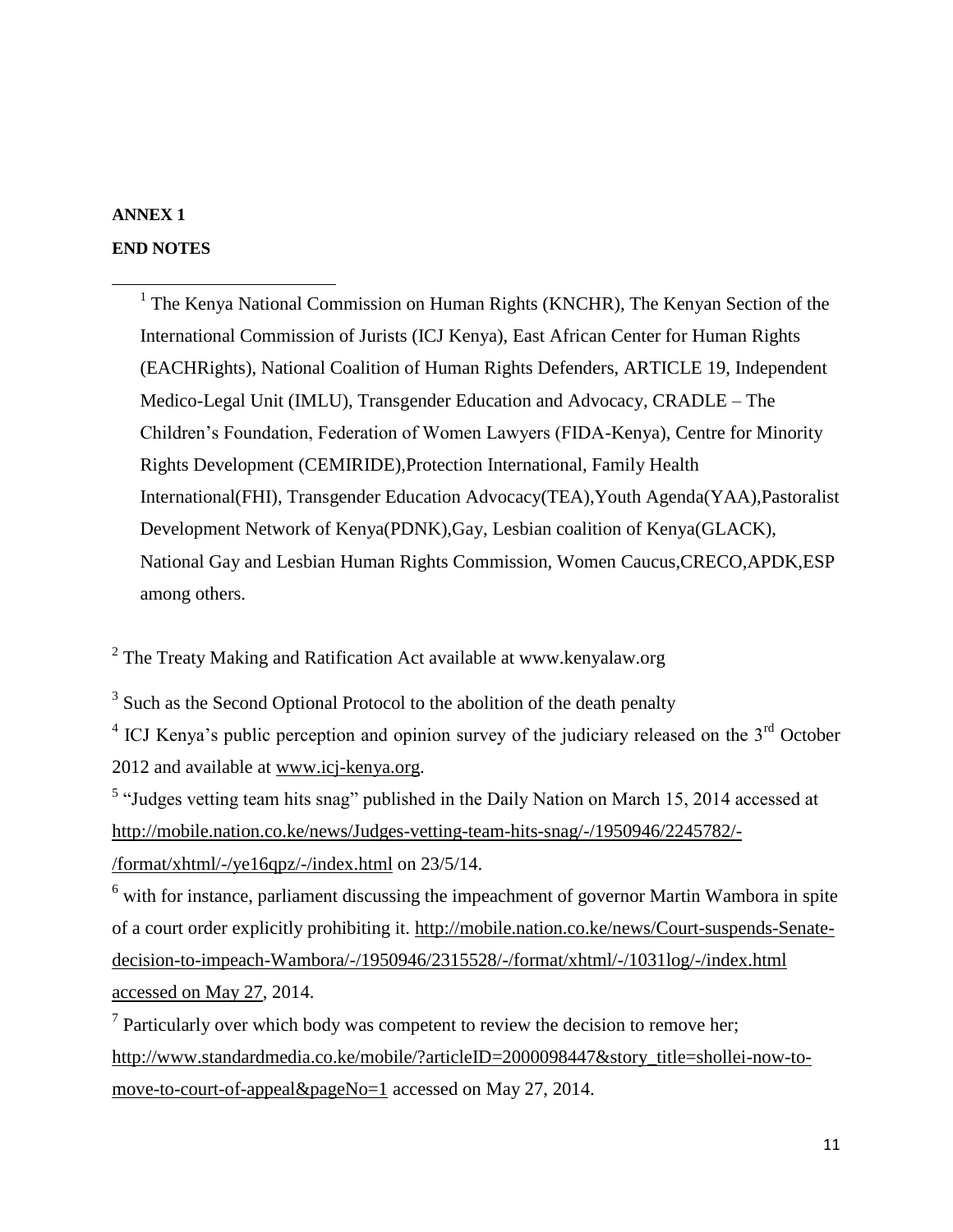$8201/2014$  Financial year

 $\overline{\phantom{a}}$ 

 $9^9$  GOK 2013/2014 budget statement, available at http://www.parliament.go.ke/plone/national assembly/news/budget-statement-for-thefianancial-fiscal-year-2013-2014-1st July-2013-30th-June

 $10$  Article 48 Constitution of Kenya

 $11$  Late amendments to the Elections Act made the pre-election timelines too short and very difficult for political parties and the IEBC to attain the high standards demanded of them by the Constitution for the nomination and vetting of candidates. Also, some candidates who won their High Court bid to be on the ballot were still excluded,

European Union, Election Observation Mission to Kenya, General Elections 2013 Final Report <sup>12</sup> http://www.africog.org/sites/default/files/Election\_Day\_2013\_and\_its\_Aftermath.pdf

<sup>13</sup> Commissioners; Gertrude Chawatama, Prof.Ronald Slye and Amb. Berhanu Dinka authored a dissent to the Land Chapter

<sup>14</sup> *The Prosecutor v. William Samoei Ruto and Joshua Arap Sang* and *The Prosecutor v. Uhuru Muigai Kenyatta*

 $15$  A government and civil society commitment to promote transparency and accountability in government

<sup>16</sup> Defamation remains a criminal offence in Kenya even after sections of the Penal Code were repealed. Journalists continue to be charged with sedition or seditious libel and exorbitant amounts continue to be awarded by the courts. The Penal Code also offers special protection to the President, Cabinet Secretaries and Parliamentary officials an

 $17$  These include the Official Secrets Act, 1968 which gags public officers from speaking about government matters and the Public Officers Ethics Act, 2003 which fails to make adequate provisions for access to information regarding wealth declaration.

<sup>18</sup> Parliament and the media went head to head in June 2013 when a directive was issued by the National Assembly Clerk that ordered journalists to leave the parliamentary media centre. Journalists are now only allowed access to the press gallery to report on Parliamentary proceedings. Efforts by media stakeholders for the re-opening of the parliamentary media centre continue.

<sup>19</sup> The Media Bill 2013 and the Kenya Information and Communications (Amendment) Act, 2013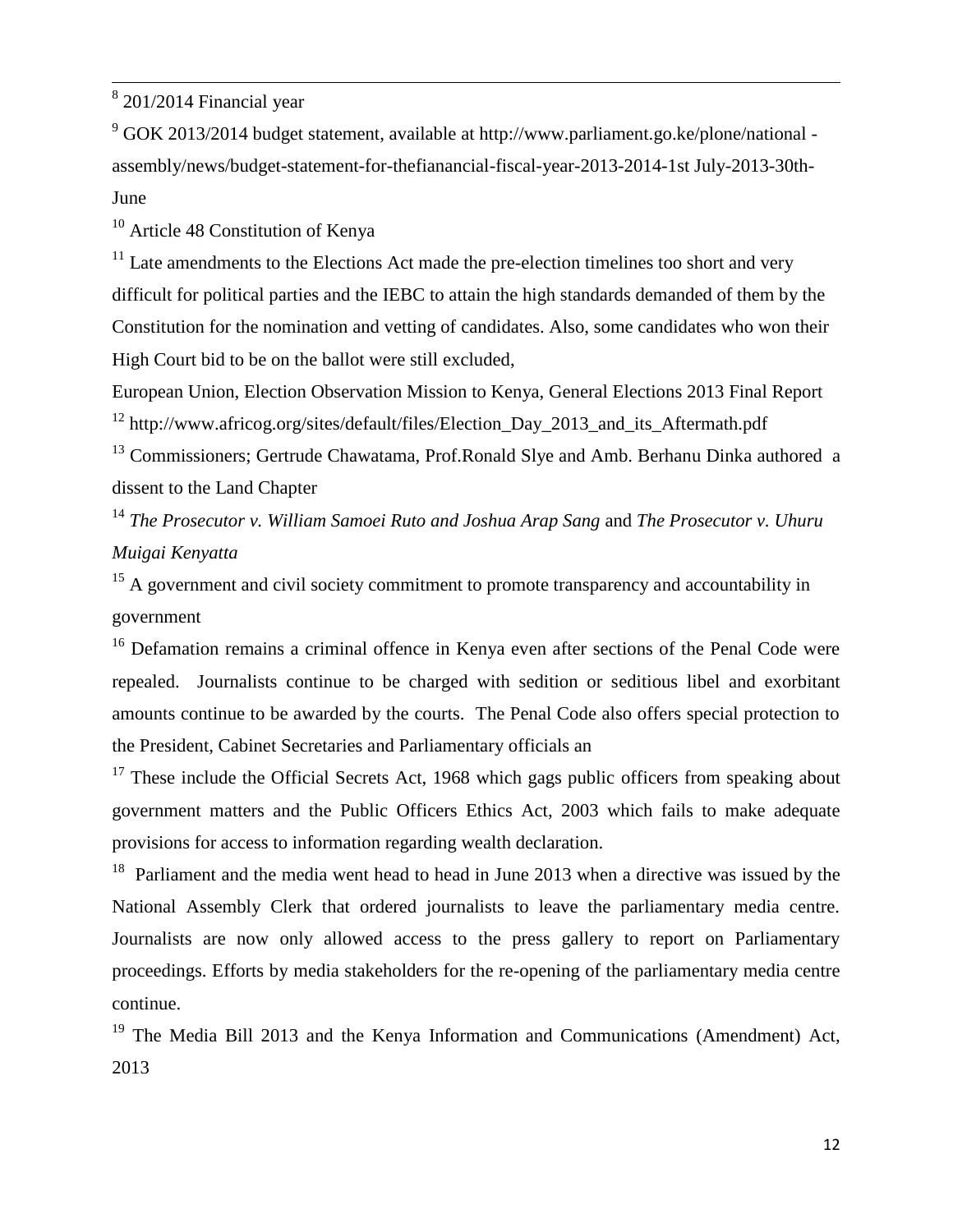20 [http://www.standardmedia.co.ke/m/story.php?articleID=2000103635&story\\_title=Win-for](http://www.standardmedia.co.ke/m/story.php?articleID=2000103635&story_title=Win-for-media-as-court-blocks-CS-Matiangi)[media-as-court-blocks-CS-Matiangi](http://www.standardmedia.co.ke/m/story.php?articleID=2000103635&story_title=Win-for-media-as-court-blocks-CS-Matiangi) accessed on May 26, 2014.

<sup>21</sup> Article 25 of the Constitution of Kenya

<sup>22</sup> According to Independent Medico Legal Unit (IMLU). See [www.imlu.org](http://www.imlu.org/)

 $^{23}$  Section 95 National Police Service Act, 2011 makes it unlawful for a police officer to subject a person to torture, cruel and inhuman treatment.

*<sup>24</sup> Concluding observations of the Committee against Torture-CAT/C/KEN/CO/1 CAT 2009 and CAT/C/KEN/2 CAT 2013*

 $25$  Four activists were arrested in February, 2014 for participating in a demonstration. Source: [http://www.standardmedia.co.ke/sports/article/2000104931/state-of-the-nation-protestors](http://www.standardmedia.co.ke/sports/article/2000104931/state-of-the-nation-protestors-charged#/)[charged#/](http://www.standardmedia.co.ke/sports/article/2000104931/state-of-the-nation-protestors-charged#/) accessed on May 26. 2014.

<sup>26</sup> *Mutiso v Republic, Court of Appeal Mombasa, Criminal Appeal No.17 of 2008.*

<sup>27</sup> Article 43(1) (d)

<sup>28</sup> Joint monitoring programme by WHO and UNICEF in 2012 indicated that access to safe water in Kenya was 59% while access to improved sanitation was 32%.

<sup>29</sup> Estimates by World Bank put nationally piped water coverage at between  $42\%$  and  $59\%$ , which leaves millions of citizens without easily accessible water.

 $30$  A call for memoranda on the Water Bill, 2014 was published for submission to the Clerk of the National Assembly by May 7, 2014.

 $31$  The sector experienced a reduction in budgets from KES 38.6 billion in 2010/2011 to KES 28.8 billion in 2011/2012.

 $32$  Article 43(1)(b) guarantees the right to accessible and adequate housing and a reasonable standard of sanitation

<sup>33</sup> *www.ieakenya.or.ke/publications/doc.../277-budget-guide-2013-*

 $34$  ibid

<sup>35</sup> Schedule 4 of the Constitution of Kenya

<sup>36</sup> Incidence and Complications of Unsafe Abortion in Kenya: Key Findings of a National Study (Nairobi, Kenya: African Population and Health Research Center, Ministry of Health, Kenya, Ipas, and Guttmacher Institute 2013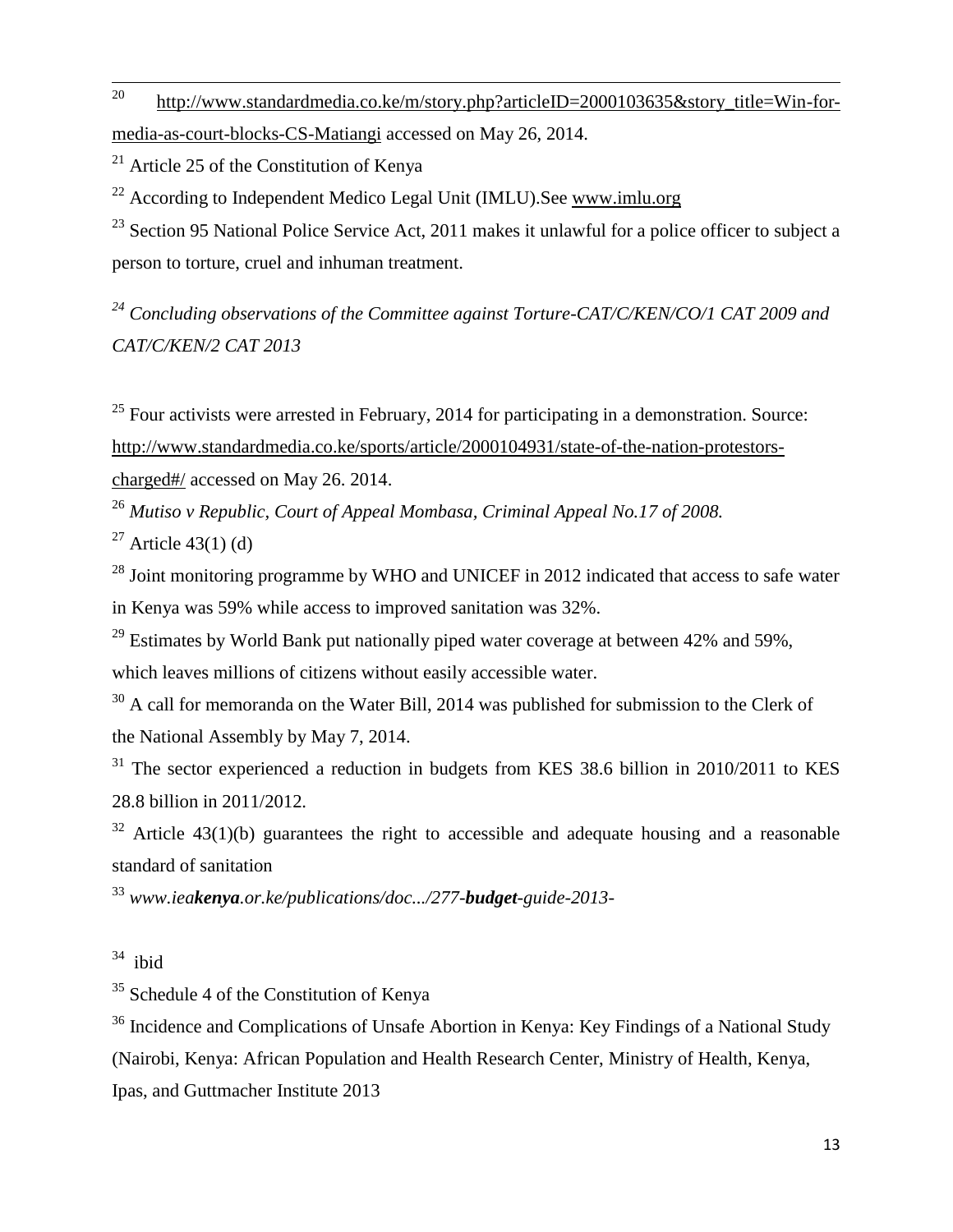$37$  State should consider implementing the recommendations made by the committee on the rights of the child and those by CEDAW the concluding observation are contained in the following documents; [CRC/C/15/ADD.160 \(CRC, 2001\),](http://uhri.ohchr.org/document/index/1745f531-db07-4cdb-84bc-85cba6b0ab6c) [CEDAW/C/KEN/CO/7 \(CEDAW, 2011\),](http://uhri.ohchr.org/document/index/f35b91df-ae03-4601-88d5-616b00f16c14) [CEDAW/C/KEN/CO/6 \(CEDAW, 2007\)](http://uhri.ohchr.org/document/index/b3c227bb-7101-4a69-a66b-7b993e4a7462)

<sup>38</sup> Marriage Act, Matrimonial Property Act, have all been enacted into law, While the Protection from Domestic Violence Bill is at an advance stage of enactment; Also see Article 27(8) and

81(b) of the Constitution of Kenya

 $\overline{\phantom{a}}$ 

<sup>39</sup> See >*www.awcfs.org/.../publications/.../Kenyan-woman?...Kenyan-woman*

<sup>40</sup> *www.sciedu.ca/journal/index.php/ijba/article/download/873/*

41 *www.knchr.org/Portals/0/Reports/Reproductive\_health\_report.pdf*

<sup>42</sup>http://www.knchr.org/Portals/0/EcosocReports/Implementing%20Free%20Maternal%20Health

%20Care%20in%20Kenya.pdf

 $43$  Article 27(8) and 81(b), Constitution of Kenya

<sup>44</sup> International Parliamentary Union(IPU), Situation as of 30 September

2012 http://www.ipu.org/wmn-e/world.htm

<sup>45</sup> Through a press release published in December 2013 and subsequently in March 2014 despite a ruling in *Kituo cha Sheria Vs Attorney General Petition No 19 of 2013* which declared encampment to be un constitutional.

46 *"***You are all terrorists:** *Kenyan police abuse refugees in Nairobi"* Human Rights Watch, March 2013.

<sup>47</sup> According to UNHCR Nairobi, Population Statistics by Country of Origin, Sex and Age Group, as at  $11<sup>th</sup>$  Feb 2014, there are a total of 149,387 registered refugee children and children seeking refugee status. In Dadaab refugee camp there is an estimated  $72,561^{47}$  while in Kakuma there is an estimated number of  $76.826^{47}$  and Nairobi 16,207

<sup>48</sup> **The Moved and the Shaken:** *How Forced Relocation Affects the Lives of Urban Refugee Women and Girls*' Heshima Kenya, 2013

<sup>49</sup> Pediatric counselors and social workers

<sup>50</sup> The Refugee Act, 2006 Section 23 and Section 6(3) of the Children Act, 2001

 $<sup>51</sup>$  The youth (persons of between 18 to 35 years) are an integral part of the Kenyan society</sup> constituting 35.4% of the 78.3% total percentage of Kenya's population of young people below 35 years (Youth Fact Book, IEA 2010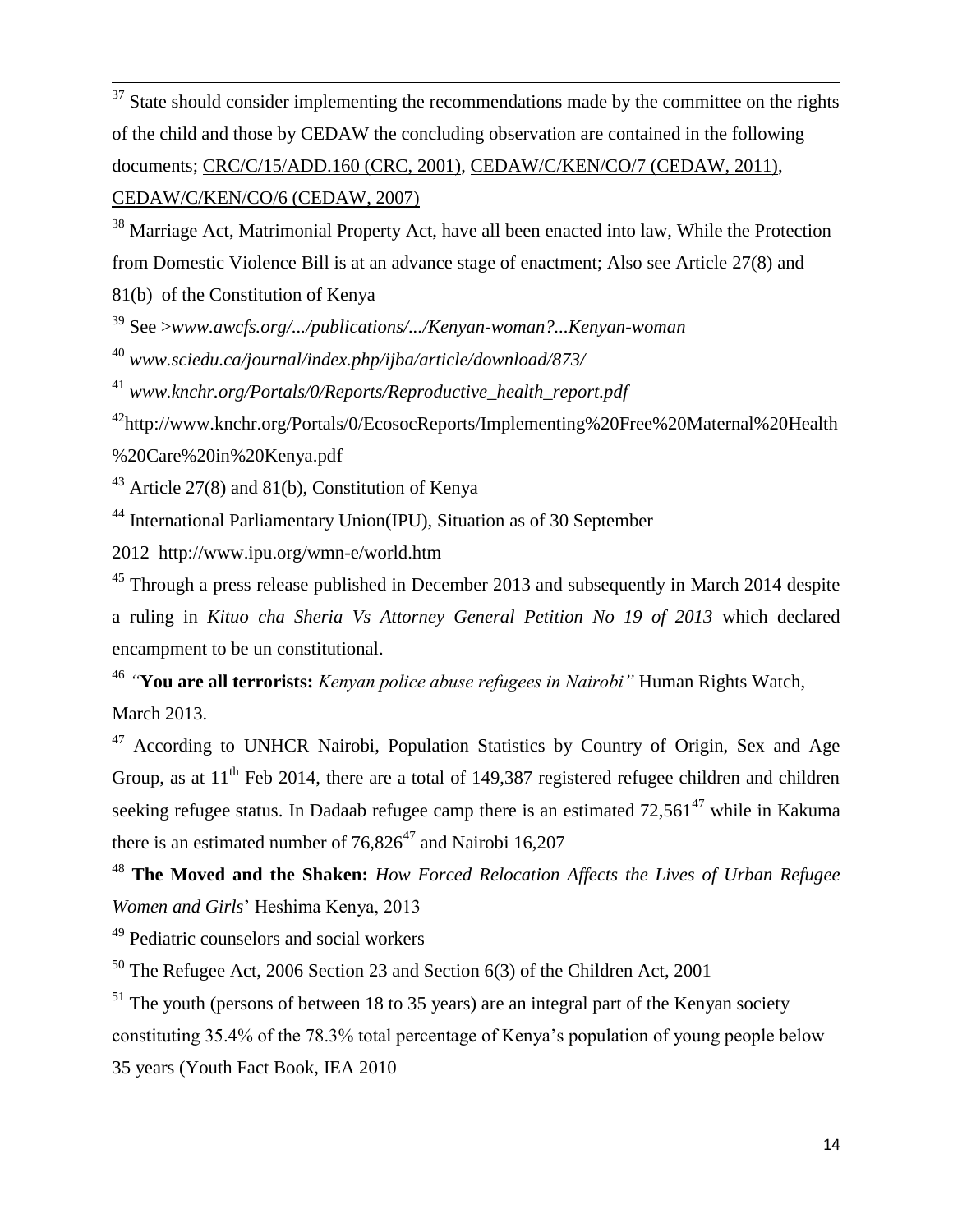$52$  Young people between 15 – 16 join the labour market with an unemployment rate of above 20%, unemployment for people aged about 20 is 35%, for people aged 25 is 25% and for people aged 35 is 15% which are considered high for a country with large informal and traditional sectors. Kenya's Youth Employment Challenge, UNDP Discussion Paper, January 2013

 $53$  The Constitution provides for opportunities for youth to participate and be represented in political sphere. For instance, all County Assemblies have at least 4 youth nominated to the Assembly from marginalized groups. Adding to the elected, at least 441 members of county assemblies are youth. Further, the youth celebrates of having the highest representation in history. This includes three elected senators, eight nominated senators, eight women representatives, 22 Elected Members of National Assembly and 5 Nominated Members of National Assembly.

 $54$  Following the March  $4<sup>th</sup>$  2013 election, persons with disabilities were both elected and nominated in various political positions as follows: 12 members to National Assembly and Senate and 72 members of County Assemblies

 $55$  Article 7, 20 (5) (b), 21, 27 (4), 28, 43, 54, 97 (1), 98 (1) and 177 (1) (c)

 $\overline{\phantom{a}}$ 

<sup>56</sup> programme launched in 2011 which targets individuals with severe disabilities and for the past three years government has increased budget allocation which has seen increase in number of beneficiaries from 14700 to 29400 households

 $57$  all public offices are required to employ persons with disabilities in compliance with the 5% percent constitutional threshold and Public Service Commission Code of Practice on Disability Mainstreaming

 $58$  There still exist laws that undermine right to legal capacity. These include the Mental Health Act, The Civil Procedure Act and Civil Procedure Rules, Children's Act, Constitution of Kenya 2010, Evidence Act, Sexual Offences Act and the Marriage Act 2014.

<sup>59</sup> Briefing paper on legal capacity for PWDs in Kenya provides status information on right to legal capacity as well as recommendations on how to ensure PWDs enjoy their right to legal capacity. The Briefing Paper is available on

[http://www.knchr.org/Portals/0/GroupRightsReports/Briefing%20Paper%20on%20Legal%20Ca](http://www.knchr.org/Portals/0/GroupRightsReports/Briefing%20Paper%20on%20Legal%20Capacity-Disability%20Rights.pdf) [pacity-Disability%20Rights.pdf](http://www.knchr.org/Portals/0/GroupRightsReports/Briefing%20Paper%20on%20Legal%20Capacity-Disability%20Rights.pdf)

 $60$  Article 27 of the Constitution of Kenya, 2010